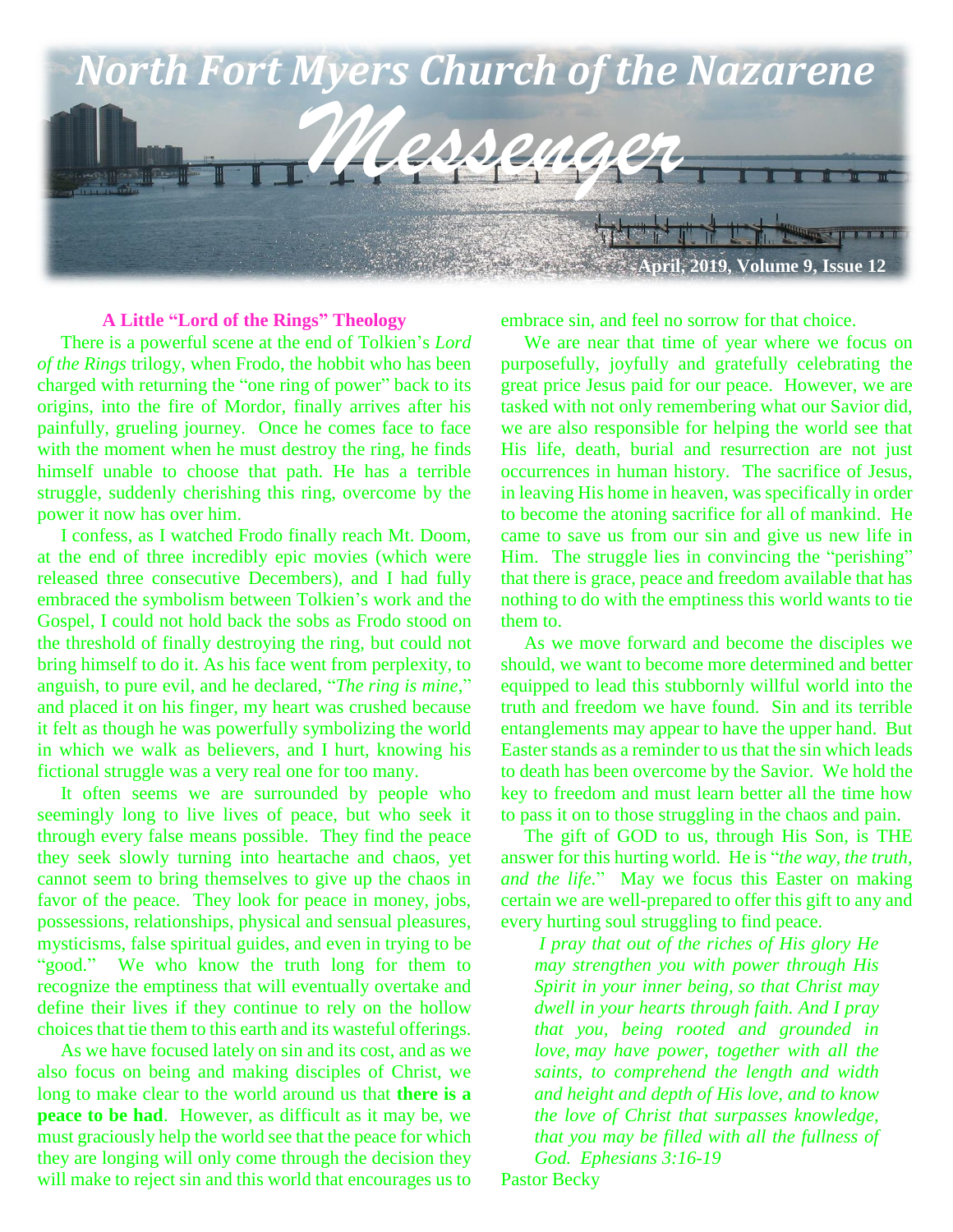# **Birthdays & Anniversaries**

- **02 – Tammie Joslin 08 – Perry Souzis 12 – Dan & Tammie Joslin 16 – Mary Ellen Steckhan 20 – Tom Blakeman 24 – Jim Corle 27 – Sheryl Colie 28 – June Franklin**
- **30 – Richard Colie**

Paul & Grace Boling Matthew Morgan Ardyth Eldridge Orion Predko Marlene Ryan The Nation of Israel **Ernie Rybold Ken Vandelinde Pearl Buchkoski** 



**Prayer Needs:**

# **Calendar**

**10 – Food Distribution 11-13 – District Assembly 16 – Board Meeting 14 – Palm Sunday 21 – EASTER! New Speer Family in Concert All-Church Easter Dinner NO PM SERVICE 28 – The Gideons in AM Service**

Dick & Janet VanSkyver Phoebe Barr Dave Peck Dorothy & Laurel Chapman Jerry Parker David Brantley Nick Kiser Michael Romano Ryan Woodby Ida Chaplow Betty Predko Shery Colie & Family Patrick Lindsey Eileen Massett Joseph Groves Mark & Kim Barr Louis Perez Cody Church Betty Retter Kenny & Gail Goodman Regina Williams Alice Daugherty Phyllis Obney

Bonnie Rose Eileen Jennings Kitty Baxter A Youth Pastor Our missionaries Unsaved Loved Ones

Our Church Leaders House of James Ministries Our military, our leaders & our nation



**Busy Hands** Tuesdays, April 9 & 23 @ 9:30 AM in the fellowship hall

Sunday, April 28 in our morning worship service, a speaker from the Gideons will be sharing. Please come and support this very special ministry.



# **The Gideons International**



Harry Chapin Food Bank<br>OF SOUTHWEST FLORIDA Fighting Hunger, Feeding Hope

**We need volunteers to help with the distribution of food on Wednesday, April 10, from 4:00 to 6:00 PM, to help with a variety of tasks. Please spread the word to anyone you think could benefit from this special outreach and join us as we partner to help those in need. And once again, thank you for being the hands and feet of Jesus in North Fort Myers.**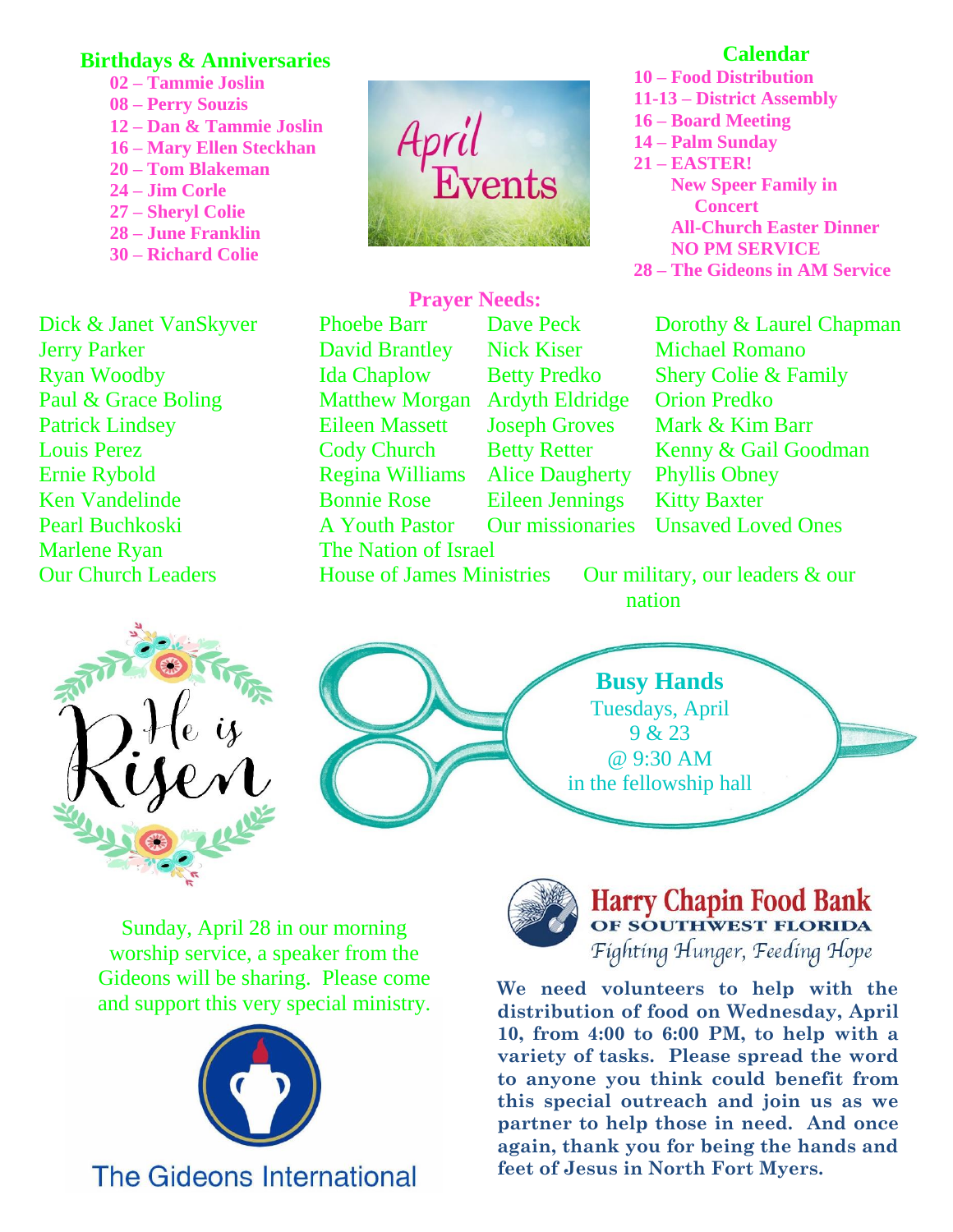

# 46th Annual Southern Florida District Assembly

**Thursday, April 11 – Saturday, April 13 @ Palm City New Hope Fellowship 3900 SW Citrus Blvd, Palm City, FL 34990**



 We are getting ready for another wonderful family gathering of our Southern Florida District team, as we join with our sister churches from Miami to Brandenton, and celebrate the work of the Holy Spirit within our District in 2018. We will hear from our District Superintendent, Dr. Brian Wilson, reports from our district leadership team, and will also be privileged to share in the ordination of new elders. Our General Superintendent is once again Dr. David Graves, and we look forward to his direction and leadership over the business of our district.

 This year we gather with a focus on testifying to the blessings we have received from the Lord, and the missional call of God to be a blessing to many. This was always God's plan for His people: That His grace would come to us, on its way to others. Our pastors as well as D.S., Dr. Brian Wilson our elected delegates, Doretta Parker (missionary G.S., Dr. David Graves delegate), Lucille Logan (assembly delegate), and Sheryl Colie (NMI President) will be representing our church at assembly. Please join us in praying for this special event.





**April 21 In our morning worship service. This is a great opportunity to invite your friends, neighbors, co workers and family for a very special celebration in honor and praise of our Risen Lord! See you there!**



**ALL-CHURCH EASTER DINNER after New Speer Family Concert – sign up in the foyer!**